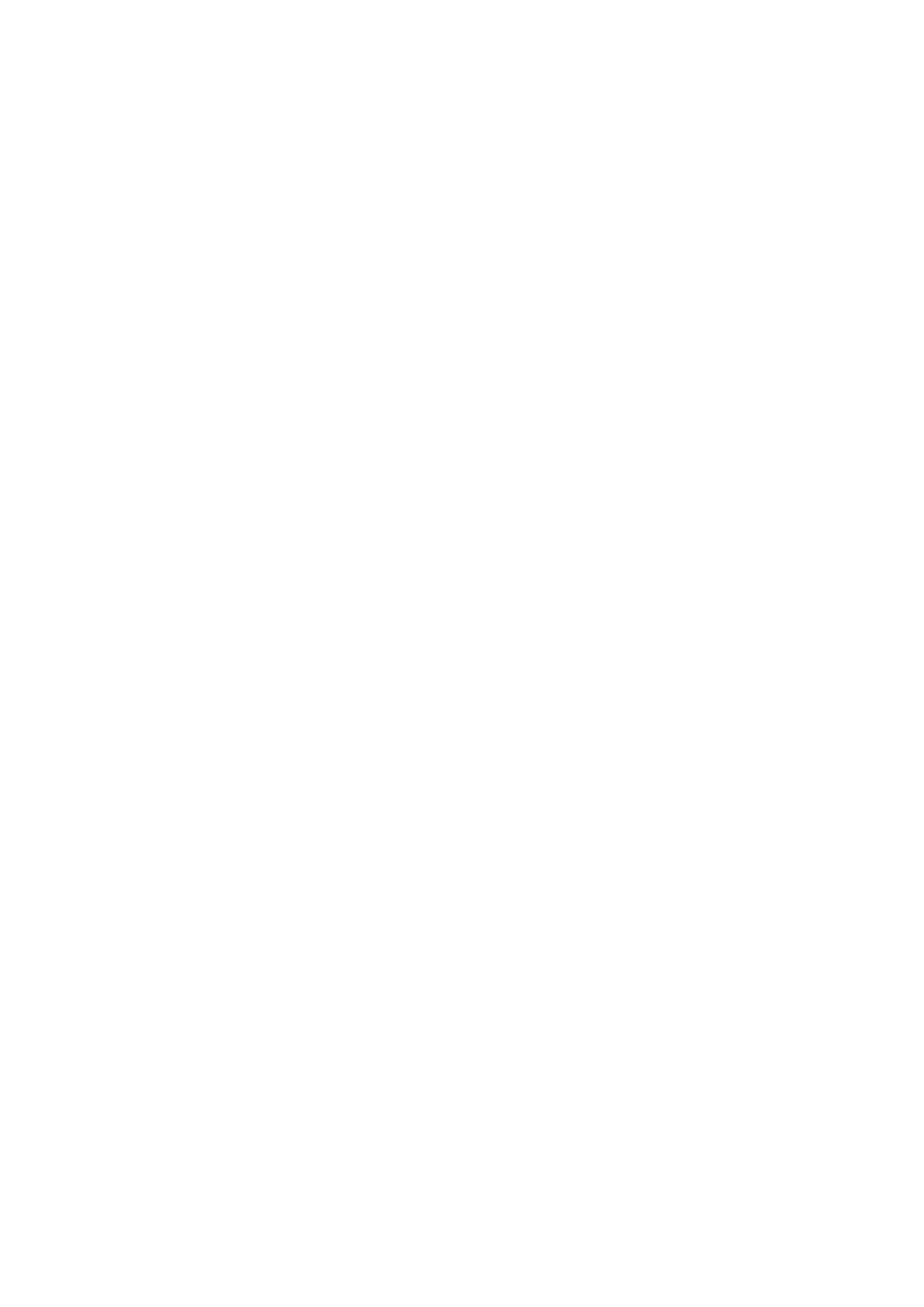# **Introduction – an industry unexamined**

While there have been inquiries into important aspects of our economy, covering most sectors subject to government regulation and subsidies, there has never been an inquiry into how we finance health care. Basic questions, such as how much we should pay from our own pockets through normal market transactions, and how much we should share with others through insurance (private or public), remain unexamined.

There have been partial inquiries into health financing, but these have generally been constrained by an assumption that private health insurance (PHI), should be exempt from economic scrutiny.

The 1969 Commonwealth Committee of Inquiry into Health Insurance (the "Nimmo Committee") was constrained to make its recommendations "in the context of a voluntary health insurance scheme". 2

In 1996 the newly-elected Howard Government asked the Industry Commission (the forerunner of the Productivity Commission) to examine private health insurance, but its terms of reference were about how government measures could most effectively arrest the decline in PHI membership, rather than to inquire about its role in funding health care. The Commission's final recommendation was that there should be a "broad public inquiry into Australia's health system",<sup>3</sup> including health financing, but that recommendation has never been acted upon.

Similarly in 2008 the newly-elected Rudd Government established a National Health and Hospitals Reform Commission, but without explanation the Commission stated that it wanted "to see the overall balance of spending through taxation, private health insurance, and out-of-pocket contribution maintained".<sup>4</sup>

In the recent election campaign Labor proposed establishing a permanent healthcare reform commission, but it is not clear if it would have been posing fundamental questions of funding.

In an economy that has gone through tremendous transformation over the last fifty years – the virtual abolition of tariff and related assistance, financial and labour market deregulation, application of competition policy – our health funding arrangements have never been subject to the basic scrutiny that has applied elsewhere in our economy.

That's not to say there haven't been policy changes: anyone involved with health policy knows about the Whitlam Government's introduction of universal publicly-funded health insurance, its abolition by the Fraser Government, its re-introduction by the Hawke Government, and the Howard Government's restoration of strong support for PHI. But these changes have been based more on partisan tussles than on consideration of the basic questions of how we fund health care.

When it comes to health financing successive governments, rather than pursuing fundamental reform as the Hawke-Keating Government did with tariffs or as the Howard Government did with indirect taxes, strike compromises between leaving existing programs in place and placing their partisan stamp on those programs.

Funding arrangements for health care therefore tend to encapsulate the fashions, the sources of political power, and the fiscal priorities at the time various schemes were introduced.

# **Fifty years of muddling through**

As a result we have a set of funding arrangements (to say we have a funding "system" would imply coherent policy design, when we don't even have an integrated health system) that is confusing and incomprehensible to those who need health care, that involves high transaction costs (particularly but not only because of split Commonwealth and state responsibility), that results in duplication of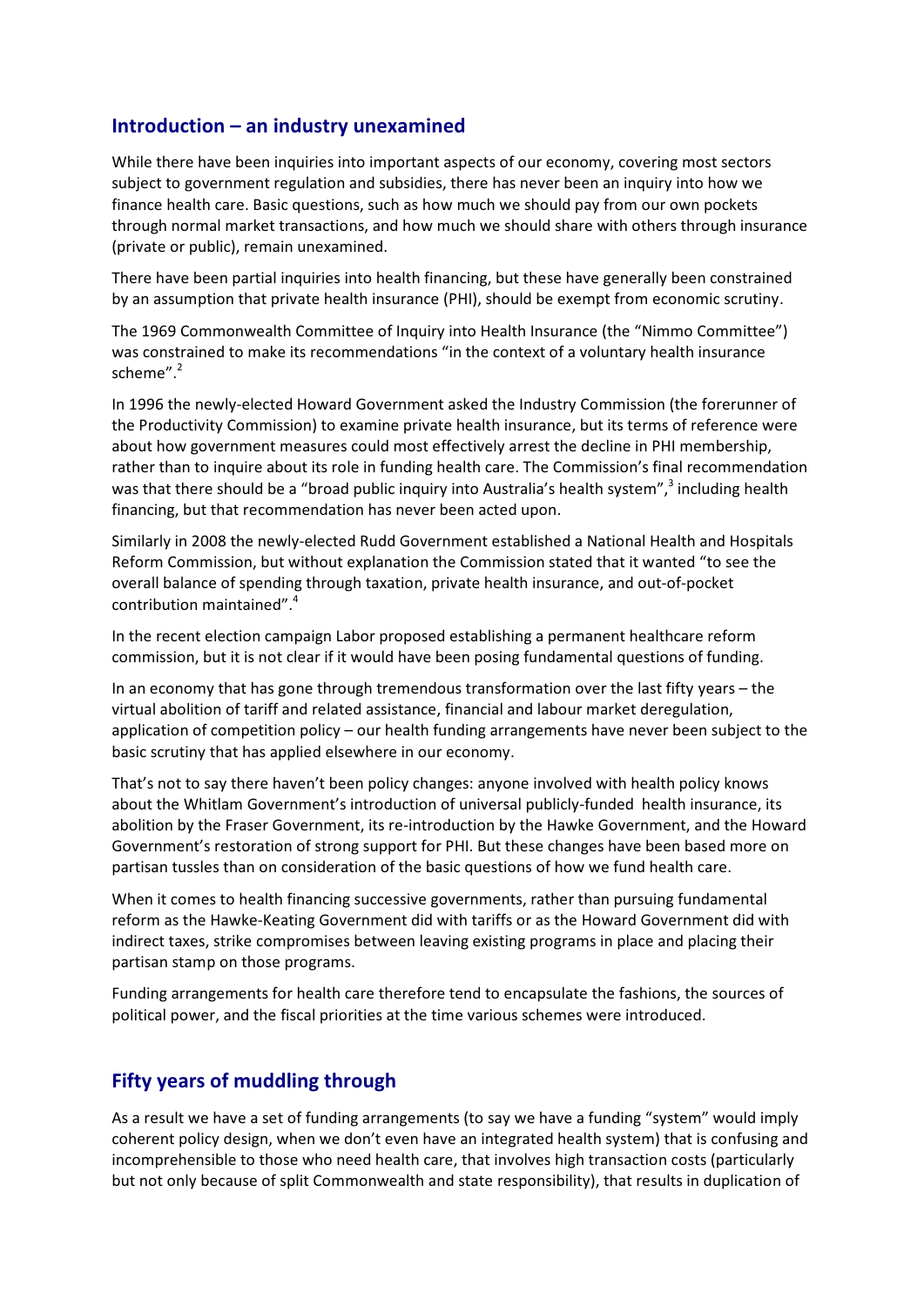services and gaps in services, and inevitable resource misallocation resulting from perverse incentives on providers and patients.

As a partial illustration of this mess, Figure 1 alongside – "Who pays for what" – shows the mixture of funding for our main areas of health care. Any detached observer would find it impossible to infer any sense of intelligent



design from these arrangements. Why, for example, do governments pay the bulk of outlays for "unreferred medical services" (mainly GPs) while paying so little for dental services? Those involved in health care may take these arrangements for granted, as if they are part of a natural order, but most Australians find them bewildering.

Some services are free at the point of delivery, including those provided by bulk-billing clinics and those funded by "no-gaps" private insurance. For some services, most notably those covered by the Pharmaceutical Benefits Scheme (PBS), the patient contribution is capped while the funder bears the open-ended cost. For many services, however, (including most services covered by ancillary PHI) the patient is left bearing the open-ended risk. As my colleague Jennifer Doggett wrote about patient co-payments "the way we manage them is complex, unfair and inefficient".<sup>5</sup>

Thirty years ago, commenting on health funding, the economist Sidney Sax – one of the designers of Medibank (the forerunner of Medicare) – described the situation as a "strife of interests".<sup>6</sup> My metaphor for health care is an old rambling country homestead that's been extended and modified over the decades – sometimes when the fashion was Federation, sometimes when the fashion was minimalist, sometimes when the seasons were bountiful, sometimes when times were tough.

The academic term for such policy processes is "disjointed incrementalism" or "muddling through" – Charles Lindblom's terms for policy processes that attend to successive problems and opportunities without ever going back to basic re-design.

# **Still muddling through – increasingly hidden assistance to PHI**

In 1998 there was a Steven Spielberg movie *Saving Private Ryan*, in which extraordinary military resources are devoted to finding and saving one soldier who has to be found somewhere in the confusion following the 1944 Normandy landings.

The Commonwealth's policy obsession could be titled *Saving Private Insurance*, and just as military campaigns are rarely governed by a dispassionate consideration of costs, neither is there much accounting for the cost of the Commonwealth's support for private insurance.

The Commonwealth has two concerns – one political, the other fiscal.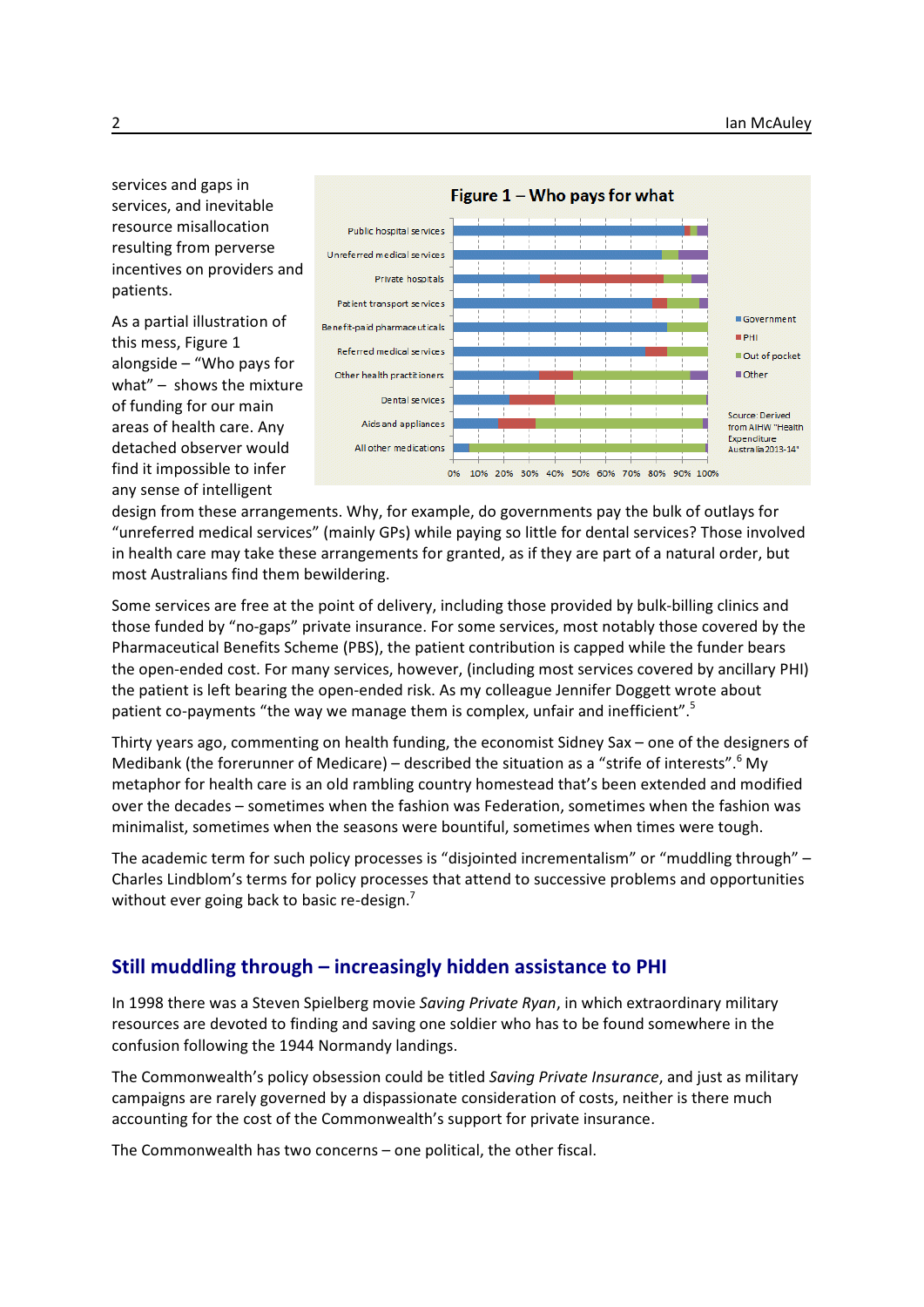The political concern, expressed most strongly by Coalition governments, is simply to preserve PHI. "Private health insurance is in our DNA" said Tony Abbott in 2012, when he was in opposition, as if the case for supporting PHI is self-evident, not needing the scrutiny of cost-benefit analysis or any other form of economic justification.

There is also the philosophy known as "private sector primacy" – a belief that if a function *can* be provided in the private sector, even if it could be provided more efficiently in the public sector, then it *should* be provided in the private sector. The Howard Government adopted what Minister for Administrative Services David Jull called a "Yellow Pages" test for what should be in and out of government: if an activity appeared in the Yellow Pages directory it should be left to the private sector. It's the mirror-image of the central-planning philosophy that dominated the former Soviet Union, where primacy was to be given to state provision.

Then there is the fiscal concern, on full display in the recent election campaign, when the Minister for Health, in a rare exposure of the sources of power in government, complained that Treasury and Finance weren't allowing her to unfreeze the freeze on Medicare rebates.

While the Commonwealth has managed to contain health expenditure as a proportion of the budget (at around 16 percent of outlays), there are concerns with specific items, most notably payments to the states for public hospitals and rebates for private health insurance.

Commonwealth spending on PHI rebates are shown in Figure 2 alongside. The initial steep rise is attributed to the uptake of PHI when the Howard Government re-introduced subsidies in the form of rebates, but the ongoing rise, when coverage has stabilized around 45-50 percent, was probably not what the Howard Government expected.

#### That goes some way to

Figure 2 - Commonwealth direct budgetary outlays on PHI premium rebates as % of GDP  $0.40$  $0.35$  $0.30$  $0.25$  $0.20$  $0.15$  $0.10$ Sources: Outlays 97-98 to 2013-14 from AIHW, 14-15 to 17-18 from Budget Paper 1, GDP from  $0.05$ ABS.  $0.00$ 97-98 99-00  $01-02$ 03-04 05-06 07-08 09-10 11-12 13-14 15-16

explaining why, from 2014, the Commonwealth has adjusted the rate of the rebate, so that the higher the rise on PHI premiums the lower is the rebate.<sup>8</sup> This year the base rebate, which was originally 30.0 percent, has now fallen to 26.8 percent.

That will save the Commonwealth's direct budgetary outlays, and unless PHI premiums rise no faster than the CPI (unlikely given that on average premiums have risen by 3.2 percent above the CPI over this century so far), the rate of rebate will continue to fall.

In a move that has had little publicity because it is buried within budget papers is another saving measure. The income threshold for phasing-out of the rebate, which was set at \$90 000 (for singles) in 2014-15, has not been indexed for wage or CPI inflation, and is to be frozen at that level until 2020-21. The means test for the rebate will effectively be lowered in real terms as nominal incomes rise.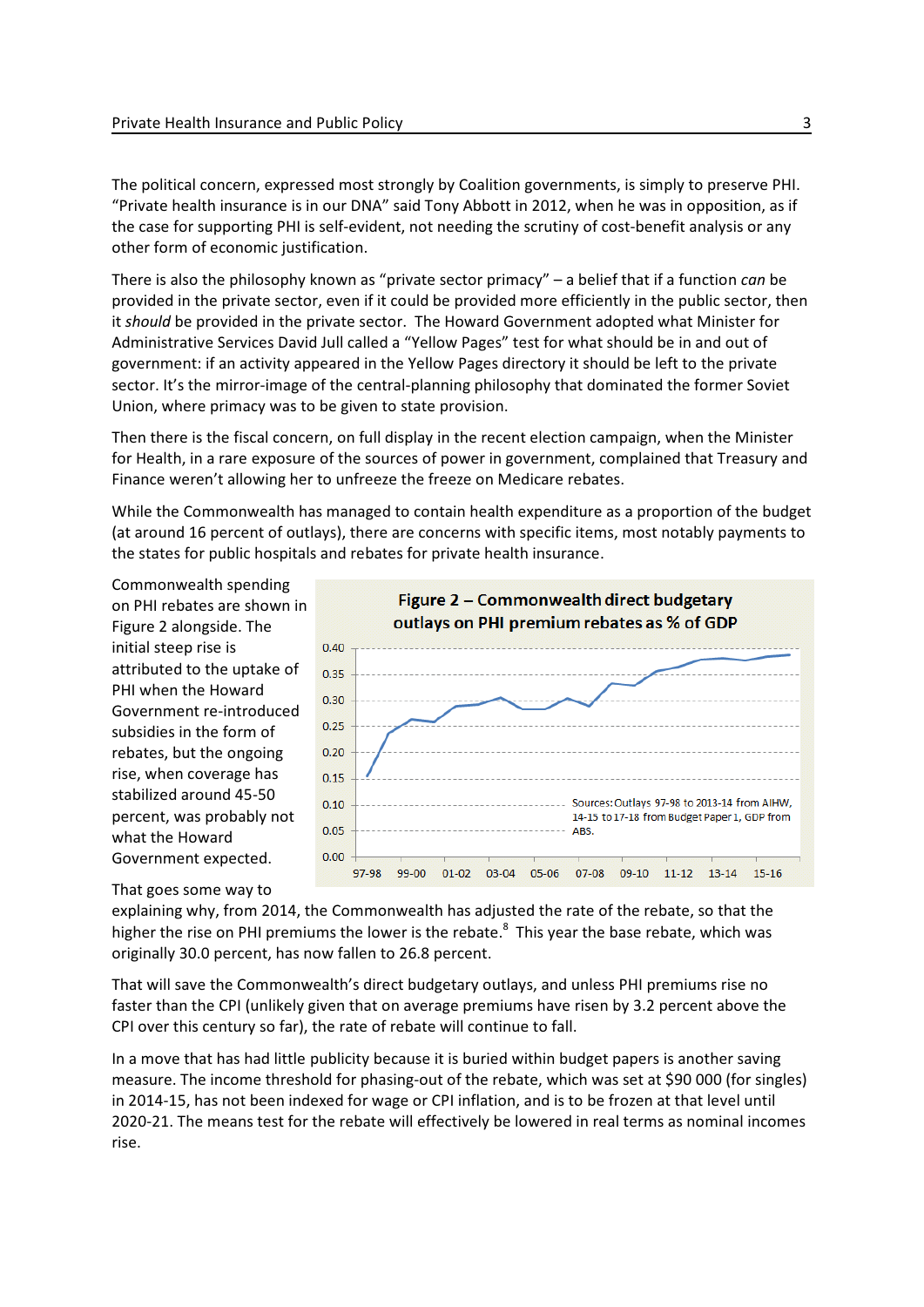In 2014-15 average full-time adult ordinary-time earnings were just over \$77 000,<sup>9</sup> meaning the threshold was about 17 percent higher than average earnings. If nominal earnings go on rising by 2.75 percent a year (the long-term wage price index in this year's budget), by 2020-21 average earnings will be around \$90 000,<sup>10</sup> meaning the threshold will cut in at average earnings.

In a point missed by most journalists, the threshold for the rebate is also the threshold for the Medicare Levy Surcharge (MLS). By 2020 a "high income earner" for the purpose of the MLS will be anyone with an income above average weekly earnings.

This means that assistance to PHI will slowly move from the exposure of budgetary outlays – this year \$6.5 billion in direct outlays for the rebate, and \$1.6 billion in "tax expenditures" (because the rebate does not count as taxable income) – into the dark world of hidden subsidies. My calculation, based on data from Tax Office statistics, is that the annual cost of exempting those with "high incomes" from the MLS is presently between \$1.2 billion and \$3.9 billion.<sup>11</sup> (A more precise estimate would require the research capacity of a body such as the Productivity Commission.) That cost will rise as more people are caught by the lowering MLS threshold. And even though at any one time only 20 percent of taxpayers have incomes above \$90 000, many people have these high incomes at some stage of their lives.

The MLS is framed as a penalty for those who do not have PHI insurance, but it is no less reasonable to see it as a subsidy for those with high incomes who do have PHI. For example, a household with two professional incomes of \$150 000 would have an incentive of \$4500 to hold PHI, enough to buy the most expensive family cover. In fact, because most such households are reasonably wealthy and would have no trouble meeting minor outlays, they would be wise to take a high deductible hospital-only policy and keep the change.

This form of assistance has echoes of assistance to manufacturing in the days before the economic cost of tariffs and import quotas were brought to account.

Over the last eighteen years, starting with the *Charter of Budget Honesty* Act in 1998, Australian economic policy has become dominated by the annual budget's fiscal outcomes, with other economic considerations pushed aside. This fiscal focus has been a major political issue since 2008 when, in response to the global financial crisis, the Commonwealth responded with a substantial stimulus, resulting in the first deficit for several years, and the budget has been in deficit ever since.

Hence, what has passed for an economic debate in the last two elections has been mainly about the size of the deficit – "your deficit is/would be bigger than mine".

That focus encourages cost-shifting and resort to what are known as "privatised taxes". It prioritises bookkeeping and accounting legerdemains over responsible economic management. If a cost can be shifted off-budget, even if it would be more efficient and equitable to use taxes and public expenditure finance a service, the cosmetics of fiscal rectitude override the economics of efficient resource allocation.

To many people the daily reminder of such cost-shifting off-budget is in the form of toll roads in our eastern capitals. We pay dearly for those new roads, funded by expensive private-public partnership deals, because governments are obsessed by keeping their reported debt level down.

Private health insurance is in the same category. It is essentially a privatised tax, designed to achieve some of the same outcomes as Medicare, but without the exposure of public scrutiny and without the automatic community rating built into the tax system. And it achieves this at high cost.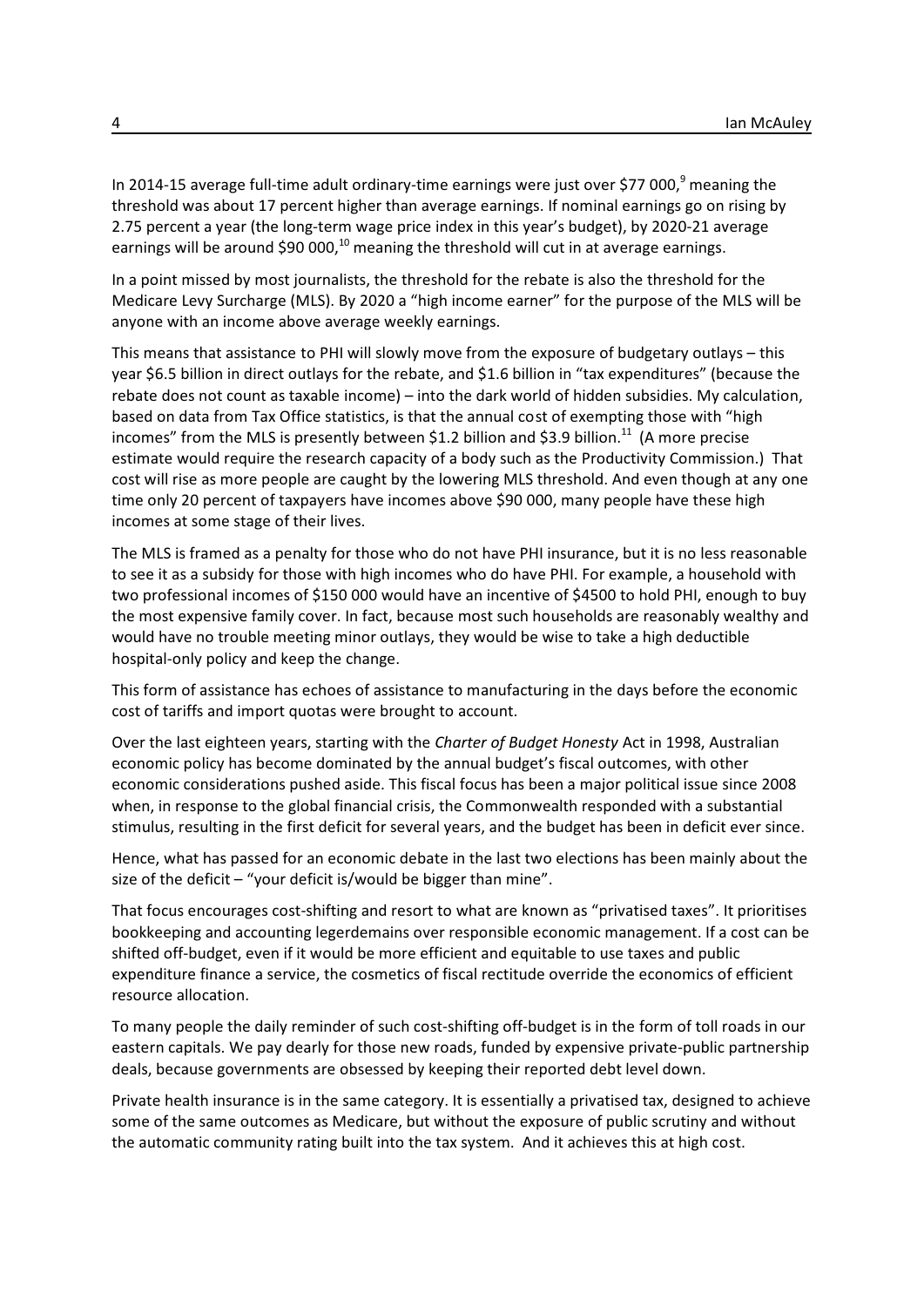# **Private health insurance – a high-cost privatized tax**

As pointed out in the Centre for Policy Development study "Private Health Insurance: High in cost and low in equity",<sup>12</sup> a multitude of competing insurers leads to significant market failures, most notably an incapacity to control moral hazard and an inability to act in the consumers' interest when insurers are confronted by the strong power of provider interests.

In addition to these problems is the high bureaucratic cost incurred when health funding is churned through a corporate financial intermediary: only around 85 cents in the dollar passed through PHI makes its way to fund health care, compared with around 95 cents when health care is funded through taxation and Medicare.

Among prosperous developed countries like Australia, all of which have much the same health outcomes, there is a strong and direct correlation between countries' reliance on PHI to fund health care and the total cost of health care. Those countries that rely on a single national insurer, generally in association with a well-structured system of consumer co-payments, manage to fund health care equitably and at low cost, as shown in Figure 3. (The Nordic countries are the stand-out examples).



In spite of that evidence, and the government's own experience in finding that rebates for PHI to be running out of control, lobbies for insurers and politicians with a partisan bent mount up a number of superficially plausible arguments in support of PHI. These are summarized below.

#### *PHI relieves pressure on public hospitals*

A perennial argument is that PHI takes pressure off public hospitals, but after fifteen years of high membership of private insurance there are still long waiting lists and waiting times for public hospitals. That is not necessarily problematic, so long as those with urgent needs are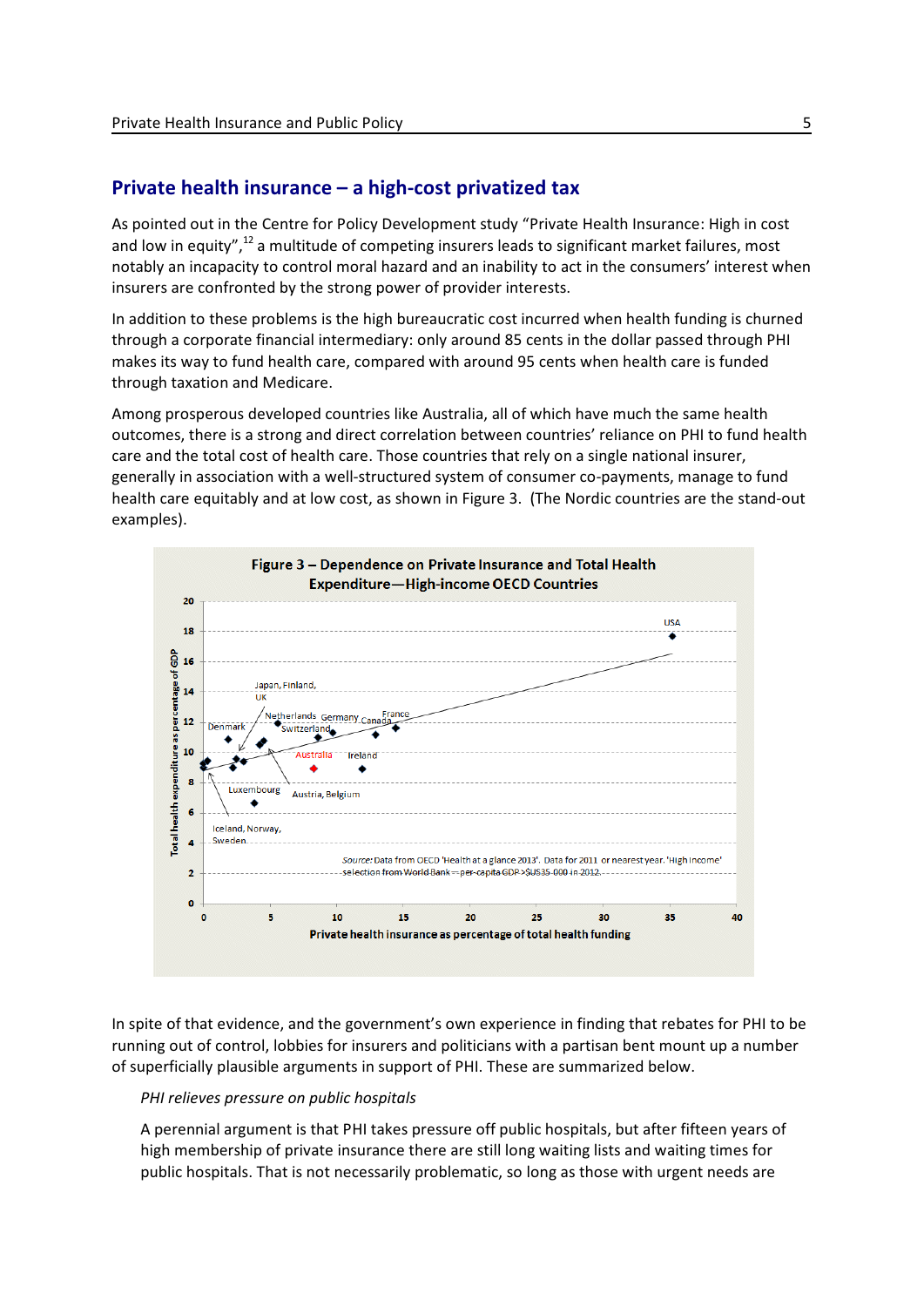attended to promptly. A hospital with no waiting list would probably have under-used capacity, or would be providing unnecessary services.

The notion that private health insurance, through supporting private hospitals, would relieve public hospitals, was at best fanciful and at worst deceptive, because it considered only the demand side, while neglecting the supply side of health services. So long as medical specialists, nurses, operating theaters and other resources are in limited supply, resources will go to where the money is. This point is supported by the peak body for public hospitals, the Australian Healthcare and Hospitals Association, which opposes continued subsides to PHI on the basis that they do not benefit the public health system.

Also, for accidents and emergencies, and in cases involving complex needs, people are likely to use public hospitals regardless of their insurance status, and of course those who take out the cheapest cover to avoid the MLS are generally better off financially and in terms of care by not revealing that they hold private insurance.

The result of subsidising PHI has simply been to re-assign queues for service, allowing some to jump the queue, thereby shuffling everyone else a little further back. Such re-assignment is not neutral, for there is no reason to believe that the person promoted has greater therapeutic needs than the people displaced. Most probably it results in a worsening allocation of scarce resources (particularly in light of the fact that those with PHI tend to have higher incomes and therefore enjoy better health than those without it).

Of course there are people who value an opportunity to jump the queue, but public policy that encourages such behaviour is absurd. The point was illustrated by a caller to an ABC Radio National talkback program, who said:

I have heard that academic chappie [I was the lead discussant] talking about private health insurance. A little while ago I needed some minor surgery, and with the help of private insurance I was able to get right to the front of the queue. It's a wonderful product - I think everyone should have it!

#### *Public services are for the poor*

Another argument is that publicly-funded services are for the "poor" (or "indigent" to use the American term). On a recent ABC radio interview the present Health Minister said "We support the public system for those who can't afford private health".<sup>13</sup>

The flip side of positioning "the public system" (whatever is meant by that term) as a service for the poor or the "indigent" is to ascribe some virtue to "the private system", whatever that encompasses. In the current arrangements "the private system" is almost surely about PHI and private hospitals.

Such exhortation is akin to encouraging people who are well-off to live in gated communities, to the extent of applying a 1.0 to 1.5 per cent tax surcharge on those who can afford to but do not. It is hard to conceive of a policy position that is more destructive of community values, and that is more morally offensive for those who wish to contribute to the public good through their taxes. (Two hundred thousand Australians with incomes above the MLS threshold in fact pay the MLS surcharge, almost certainly to their personal financial detriment.<sup>14</sup>)

No matter how hard administrators try to maintain standards, services designed to serve only the "poor" or "indigent" inevitably deteriorate. When the well-off use the same public services as everyone else those services are bound to be kept up to high standards. The well-off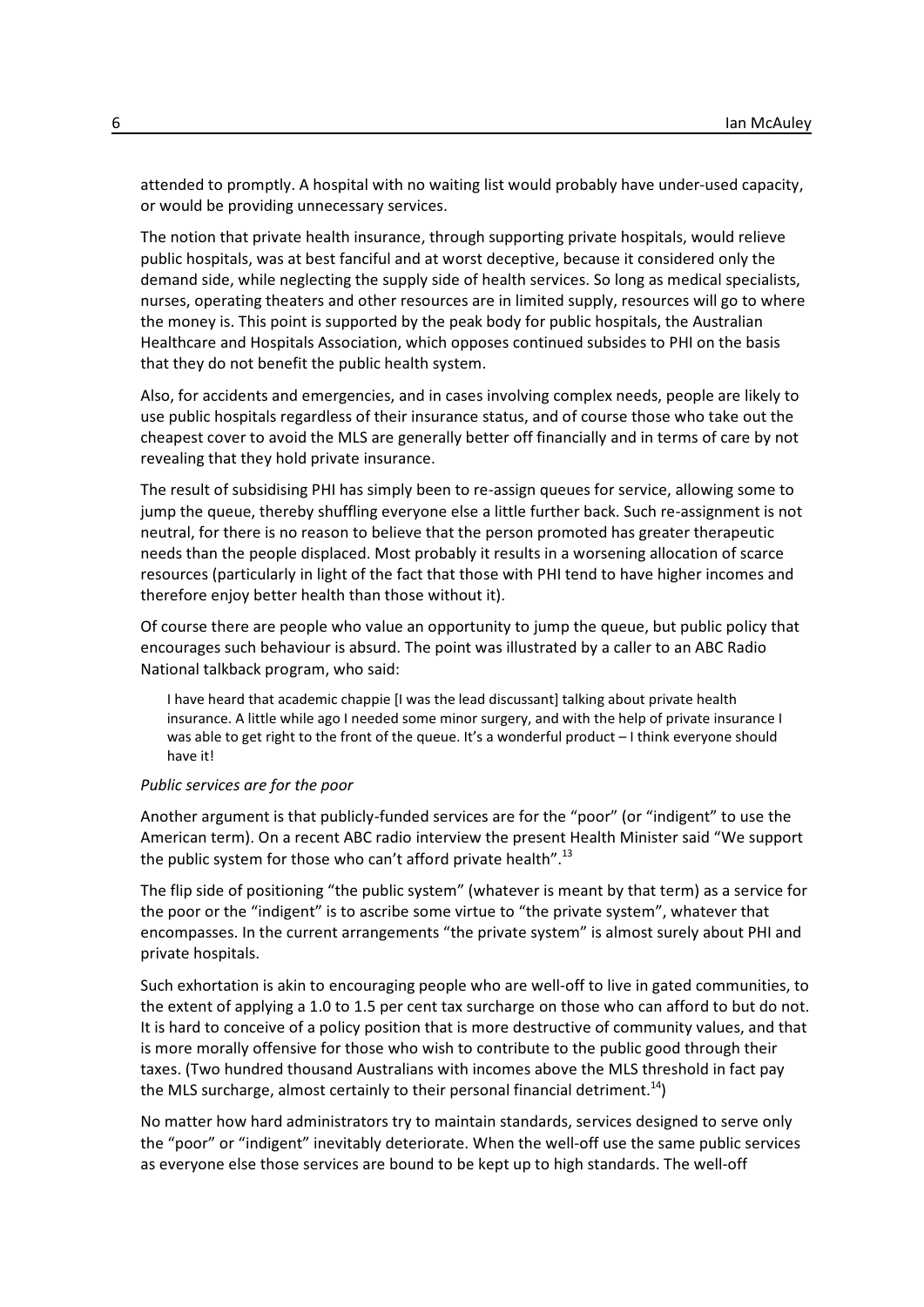inevitably have more political clout than the poor, and because many are in professional employment themselves, they may have a more reasonable expectation of what constitutes an acceptable standard of service. When they never experience certain public services, however, the well-off have no awareness of deterioration of those services.

#### *PHI provides choice*

There is an argument about "choice". Some people, in some situations, value choice of medical practitioner. But by and large people rely on expert opinion – their own GP's recommendation, or the clinicians who work in public hospitals. The real issue lies in sustaining high levels of professional standards so that consumers don't have to go shopping around for a competent doctor.

There are, however, situations where continuity of care is important – particularly maternity and some chronic conditions. There is no reason models cannot be developed within public hospitals and their support services that address this need more thoroughly than is happening at present. This is already being achieved to some extent in midwife-led maternity services and could easily be expanded into other areas of health care where the evidence supports the benefits of continuity of care.

Indeed, the government's *Reform of Federation Green Paper* canvasses the possibility of the Commonwealth and states developing individual care packages "for people with, or at risk of developing chronic or complex conditions".<sup>15</sup> I understand that there is some enthusiasm among state governments who are examining this possibility further. But private insurers also want to be involved in such services, without providing any evidence of how they could perform the task at lower cost than those in the public sector.

Regarding choice of health insurer, there is little to be gained in choice in such a highlyregulated industry, where firms are constrained in their offerings. In fact, if the government does succeed in reducing the confusopoly in PHI offerings with its gold/silver/bronze categorization, market theory suggests that there won't even be much price dispersion among insurers.

There are proposals on the table that would allow more variation in health insurers' offerings, such as the *Medicare Select* idea that emerged from the 2009 Report of the Health and Hospitals Reform Commission, essentially allowing people's taxes that they presently contribute through Medicare to be re-directed to health insurers.

*Medicare Select* was characterized by its high overhead costs, involving two levels of administration, with money already collected through the taxation system being churned through the administrative layers of the health insurers.

It was not clear how those who would opt out of Medicare and into health insurers would be covered for the services presently available only in public hospitals. More basically, it was even less clear how anyone can make a sensible choice about the sort of cover they may need in the future. As has been revealed in the regular ACCC reports on private health insurance, people have enough trouble making choices involving simple monetary issues and a limited set of exclusions. When it comes to more complex contingencies, who has more than a vague (and often incorrect) idea of what their future needs will be?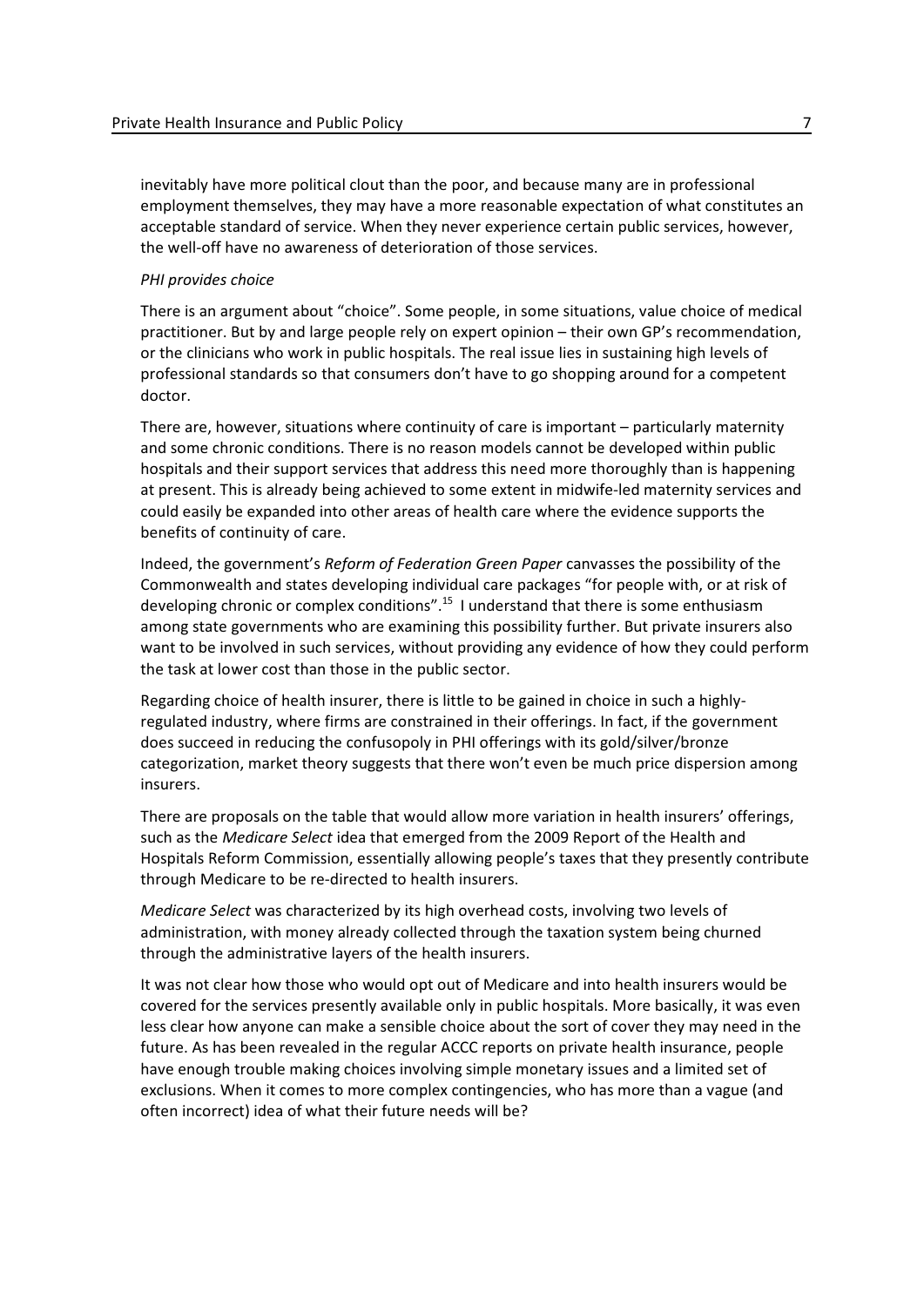#### *PHI supports the private system*

The most misleading claim for PHI is the implication that in its absence the "private system" would disappear. In the most extreme cases critics of PHI are said to be "ideologically opposed to the private sector", to quote from a letter to the *Canberra Times* penned by a representative of a private health care organization. $^{16}$ 

That argument conflates the *funding* of health care with the *delivery* of health care. Under any politically and economically realistic policy scenario, however, the bulk of health care services will continue to be provided by the private sector. GPs who bulk-bill are private providers funded by the public sector, as are corporate clinics that bulk-bill. Pharmacists are largely funded by the public sector.

There is no reason why a single national insurer cannot fund private hospitals, just as the Commonwealth funds public hospitals. Indeed that was an option canvassed by the Government's *Reform of Federation Green Paper*, and the Department of Veterans' Affairs acts as a single funder, purchasing most of its hospital services from the private sector.

There is also the thinking that because PHI is in the private sector it provides a market solution to allocating health care resources. But that is to misunderstand the operation of markets, which rely on the discipline of price signals at the time of purchase to ration resources. But insurance, by its very nature, is what we use to buy out of the discipline of market forces. There is no difference in the patient or doctor thinking "Medicare will pay for it", and "HCF/BUPA/Medibank Private will pay for it".

All insurance involves some degree of moral hazard. A tax-funded single insurer, subject to the fiscal discipline of a treasury department, has more incentive to control that moral hazard than a private insurer that can pass on costs to contributors, particularly when those contributors are coerced into holding PHI through strong financial incentives.

Also, a single national insurer has an incentive to contain system-wide costs, particularly through investment in public-good services such as health promotion. A private insurer, holding only part of the market, has little incentive to fund such services, because most of the benefits will flow to its competitors. (In economic terms this is a classic "free rider" public-good problem.) In fact, if health promotion is successful, people may become confident enough to believe they don't need the benefits of private insurance – particularly when a major area of privately insured activity is hip and knee surgery, both of which are partly lifestyle-related. Contrary to commercial incentives for expansion, the incentive on a publicly-owned single national insurer is to reduce its market and to reduce system-wide costs.

It is because the economic case for supporting PHI is so weak that the industry, and the governments that are determined to support it, have never subjected it to a full and open inquiry. It has always enjoyed a protected status.

But just as in the 1980s the public came to realize that tariff and quota protection came at high cost, even if those costs weren't revealed in budget papers, people may be coming to realize that support for PHI is costly. That realization may explain, in part at least, the effectiveness of Labor's emphasis on Medicare in the election campaign.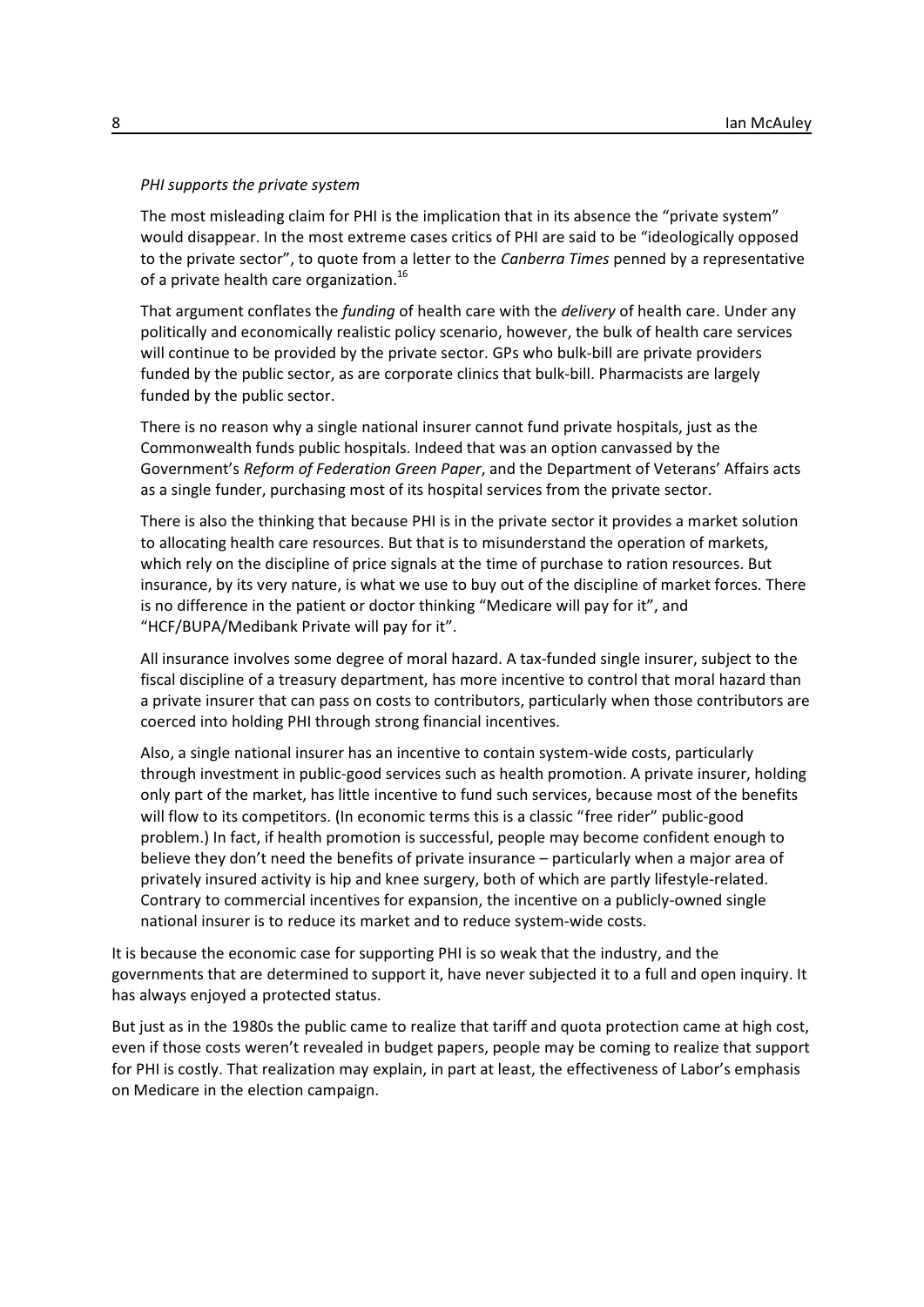### **The election campaign and public opinion**

When the Coalition realized that Labor's campaign about privatizing Medicare had been effective their immediate reaction was to see it as no more than an opportunistic scare tactic ("Mediscare").

A dispassionate policy analyst would indeed judge Labor's Medicare campaign as misleading. After all the Coalition had no plan to privatise Medicare, and contracting out the payments system hardly amounts to privatization.

But well before Labor embarked on its "don't privatize Medicare" campaign, opinion polls were showing that on health care Labor enjoyed a strong lead over the Coalition.

Election campaigns see complex issues reduced to simple and often meaningless slogans, and in the public mind "privatize" becomes shorthand for something much less sharply-defined than a change in ownership from the public to the private sector  $-$  a "floating signifier" as linguists say. "Privatization" as an accountant would define the term was not the issue in the campaign.

For example older voters recall the Fraser Government's promise to retain Medibank. It did retain it, but only in name, by transferring the name "Medibank" to "Medibank Private", a private health insurance firm, virtually indistinguishable from other insurers, except that the Commonwealth held its equity (until it was eventually privatized in 2014). Universality, an essential aspect of Whitlam's Medibank (and later of Medicare) was gone, because people with income above a certain level were essentially compelled to hold PHI. But the government was able to say it "retained Medibank".

In the voters' collective mind the word "privatization" is less about ownership of specific entities and more about the transfer of functions to the private sector. Even when a government service is kept, if it becomes underfunded and if its quality deteriorates to the extent that people feel they have to pay more from their own pockets, or to turn to the private sector, that's "privatization".

As the Prime Minister was to admit, the Coalition had provided "fertile ground" for Labor's campaign.

Those who kept an eye on public policy noticed in 2014 the Coalition Government's Commission of Audit recommendation that "Higher-income earners should be required to insure [through private insurance] for basic health services in place of Medicare".<sup>17</sup> Even if they did not dig into the Commission's website to find that recommendation, people were well aware of the Commission's recommendation for a \$15 compulsory co-payment, later to become a government proposal for a \$7 co-payment.

At first sight the public reaction to a \$7 co-payment appears absurd, in light of the much higher \$38 co-payment for prescription pharmaceuticals. Seven dollars would hardly cover the cost of parking or a public transport fare for a GP visit. But it was seen as a wedge to break bulk-billing, and the present freeze on Medicare payments is no doubt seen in the same way.

Similarly, those who take an interest in public policy will have noticed the freeze in the MLS threshold, and they would be aware of the report to government (the "Hambleton Report") recommending that private insurance becomes involved in financing primary care for people with chronic and complex conditions.<sup>18</sup>

Those who manage political spin for governments cleverly try to bury policy proposals in budget documents and in websites that get mounted during the Christmas period where only policy wonks will find them, but eventually the message comes out, and the message in its simple form is about "privatizing Medicare".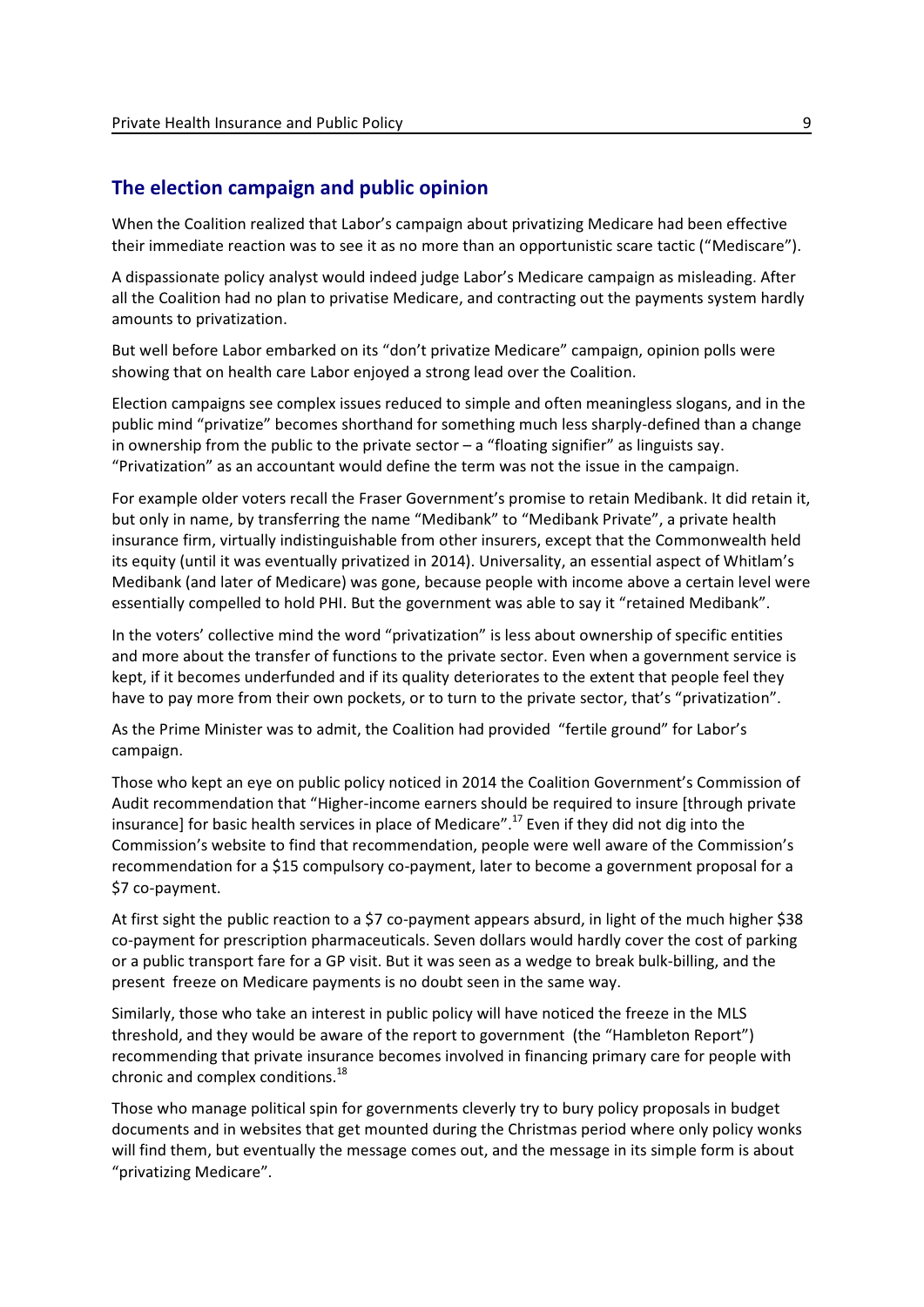At the same time there is growing consumer dissatisfaction with PHI, particularly around people's experience when they come to make claims on their policies, as revealed in the regular ACCC reports on consumer experience.

There is a view, implicit in the ACCC reports, that the problems of unexpected exclusions and gap payments can be solved by the provision of more standardised and legible information at the time of purchase, so that consumers are well-informed on exclusions and deductibles. Hence the minister's gold/silver/bronze proposals.

But the ACCC also reveals broader concerns than can be addressed by better product description.

It shows there is concern about affordability of PHI, particularly in these times of tightening real incomes, revealed in Figure 4. Between 2000 (shortly after PHI subsidies were reintroduced) and 2011, per-capita Gross National Income rose by almost \$20 000, interrupted only by the 2008 financial crisis. Since 2011, however, per-capita GNI has fallen by \$2600.

Over that growth period incomes were rising at an average annual rate of 2.5 percent – almost enough to keep up with



PHI price rises of 3.2 percent. But once incomes started falling, PHI started to look like a product one could do without.

Figure 5 – a figure which is probably familiar to people in PHI marketing divisions – shows how the growth in PHI membership has been falling over the last few years. (It is now falling a little behind population growth.) Evidence of price or income elasticity is also evident in the response of membership to the GFC.

Financial incentives aren't the only factors influencing people's decision to hold PHI. When, in 1998, the ABS surveyed people's reasons for holding



PHI, the dominant reason, cited by 47 percent of respondents, was "security, protection, peace of mind".<sup>19</sup> Financial incentives hardly rated. As John Deeble put it in 2003:

[T]he "run for cover campaign" associated with "lifetime health insurance" had a dramatic effect. Its basic message was that the government could not provide universal access to an adequate standard of hospital care through Medicare and that the only way to ensure personal coverage was to take private insurance now.<sup>20</sup>

Although never explicit, the message in the "run for cover" campaign, and in the ongoing promotion of lifetime cover, is that without PHI you'll be left uninsured. (Not even in the days of tariff and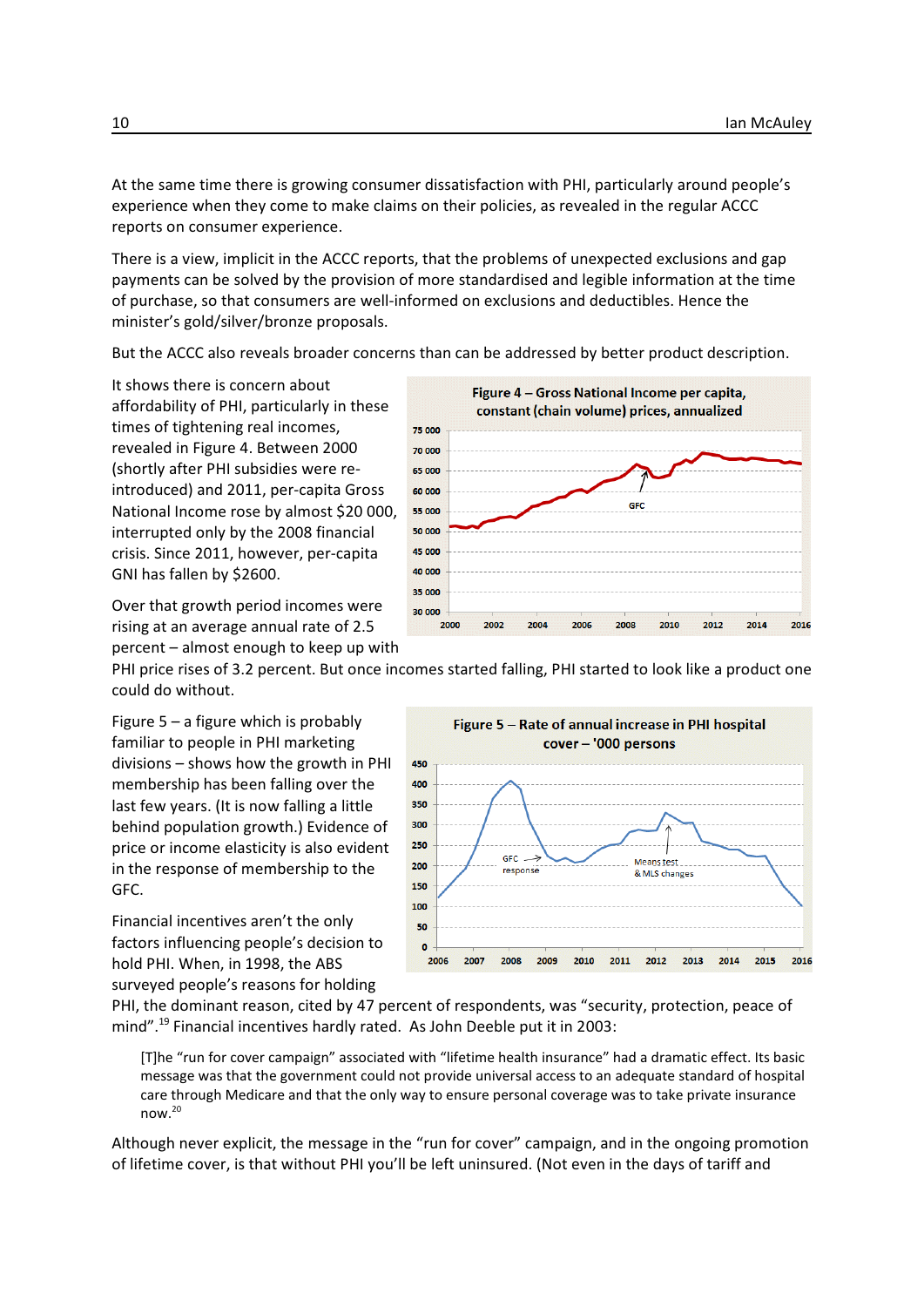quota protection did the government mount a campaign advertising Holdens and Falcons, while implicitly warning that Toyotas and Mercedes were unreliable.) "Run for cover" was probably the most successful and deceitful scare campaign a government has ever run.

Insurance is a product largely taken on faith. When we buy car or house insurance we hope we never have to make a claim. In marketing terms insurance is called a "search good", in contrast to an "experience good" for which we can make a rapid judgement of the value of the product: restaurants, clothing and books would all be classified as "experience goods".

The same "search good" classification holds for health insurance, particularly for the reasonably healthy young and middle-aged people who took up PHI earlier this century, many of whom would never have used it. As time has passed people have learned: some have made a claim and have learned about exclusions and co-payments (the subject of the ACCC reports); some have found, perhaps through presentation at a public hospital accident and emergency department, that they are still eligible for treatment at a public hospital; some may have done their sums and have realised that they would have been better off to have dropped PHI and have bought private hospital care from their own savings.

The other factor that may be turning the public away from PHI is the image of the industry as one more concerned with corporate profits and executive perks than health care. Medibank Private's first half-year profit of \$228 million went down well with shareholders, and its new building is stunning in its innovative design, but the impression on policy holders is no doubt less positive. (If it meets its full-year \$470 million profit that will come to \$250 per policy-holder). And the current ACCC action against Medibank Private for alleged misleading and unconscionable conduct does nothing to bolster public trust in private insurance.

Not many years ago most health insurers were mutuals or publicly-owned, but any sense of attachment people once had for such businesses does not necessarily carry over once they become for-profit enterprises. Private health insurance firms may like to posit themselves as somehow involved in health care, but the reality is that they are financial intermediaries, and can expect no more affection from the public than is shown to the banks and general insurers.

The political process comes back to Labor's message in the election – it may have been loud but it wasn't particularly clear. I suggest the success of that campaign had to do with the fear that people believed they could be cajoled into taking PHI, even if they didn't necessarily want it and would prefer Medicare as a tax-funded system.

The prevailing political wisdom among Coalition politicians and among some lobbyists is that in funding government services and reducing the fiscal deficit, the Commonwealth cannot raise taxes. The reality, however, is that among high-income developed countries, Australia has close to the lowest public revenue of all such countries (only the USA is lower by some measures).

Some policymakers and advisers to both main political parties assume that people always resist tax increases. Evidence reveals a different story. If researchers ask people "do you want to pay more taxes", the answer is an overwhelming "no". If, however, people are surveyed about higher taxes for particular purposes, a more complex pattern emerges. Health and education generally receive very positive responses, followed a fair way down the scale (but still positive) by support for public transport, roads and environmental protection.<sup>21</sup>

Australian political experience supports these findings. The Medicare Levy has generally been wellreceived, as has its increase to fund the national disability insurance scheme. Another example is provided by a gasoline levy of three cents a liter to fund roads, introduced by the NSW Government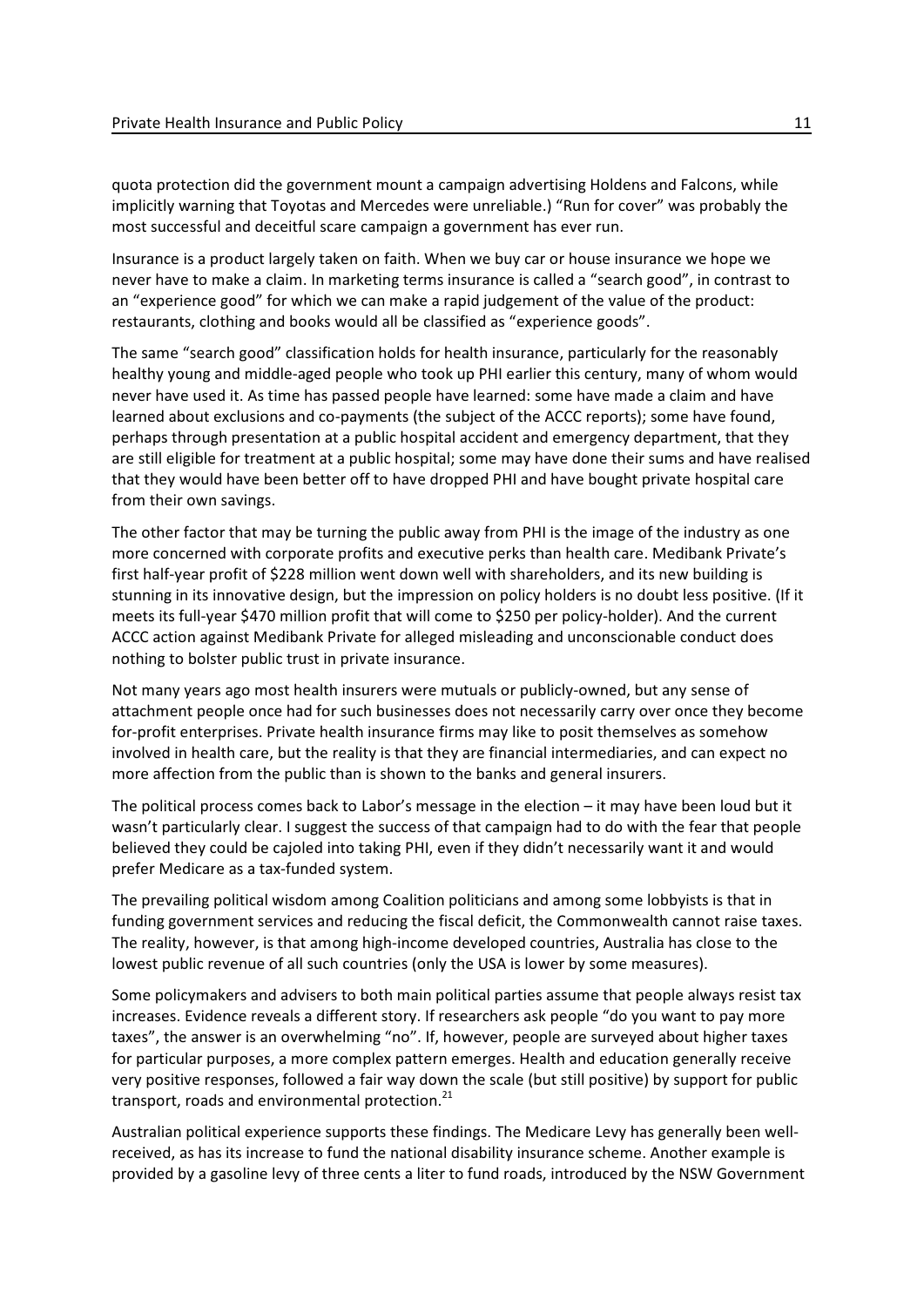in 1989. It was originally intended to last three years; hence it was known as the "3  $\times$  3" levy and around the state signs appeared at roadworks announcing "3 × 3, your levy at work". In the 1991 state election the opposition initially proposed abolishing the levy, but it backed off once its internal polling found that the levy was quite popular.

We should hardly be surprised that a political message of not raising taxes fails to impress when the alternative to a tax rise is an inescapable private expense to pay for the same or a poorer service. Regarding administrative costs alone, for every tax dollar saved in shifting health funding to PHI, people are hardly enthused about paying a dollar and ten cents for private insurance. Or, to take the road example, people are almost certainly more comfortable with a higher gasoline tax than having to pay road tolls. It is patronising for a government to tell the public "even though you want to pay for health care through your taxes, we won't let you".

A basic explanation for the public's support for Medicare as a universal tax-funded scheme is provided by the Harvard philosopher John Rawls. He referred to our attitudes when we are placed in an "original position" – when we are asked to choose the rules on distribution in a society when we don't know what place we will occupy. In such situations we tend to be more in favor of pooling our fortunes with others.<sup>22</sup> (Indeed, that is the whole basis of insurance.)

In a society like Australia, rather than thinking of people as "left" (in favor of more sharing) or "right" (in favor of more self-reliance), it's generally more informative to think about people's different attitudes in different areas of their life. For the most part people generally go along with trusting their fortunes to markets, but when it comes to health care, where people have no reliable idea of their future needs, sharing is more likely to be the dominant attitude.

That still leaves open the question "how much do we want to share"?

# **Community engagement – sharing or self-reliance?**

Rather than the question "public" or "private", the basic question to be faced is the extent to which our payments for health care should come from our own resources as a normal good (i.e. without insurance) and the extent to which they should be pooled through Medicare or a similar national single insurer.

At first sight, we might infer from the rejection of the proposed \$7 co-payment and the popularity of bulk-billing that the answer is that we want a fully tax-funded free system and have developed an attachment to bulk-billing. But a contrary conclusion is supported by the acceptance of the relatively high level of co-payments under the PBS.

We cannot conclude much from these cases. As explained, the \$7 co-payment was most likely seen as the thin end of a wedge to see ever-increasing medical co-payments, probably paving the way for PHI to move into primary care. That is, effectively, the "privatization" of Medicare. And the attraction of the PBS co-payment is that it is capped and accompanied by a safety net.

It is possible that people like a free health care system as an expression of solidarity: in the UK many see their national health service as something that holds the country together, distinguishing them from Americans who have idiotic gun laws and weird ways to fund health care. It is also possible that just as people pay gym fees in an annual subscription, people like the low transaction costs associated with a tax-funded service that's free at the point of delivery – a particularly important consideration for those who lead a life on the edge of having no immediate liquidity.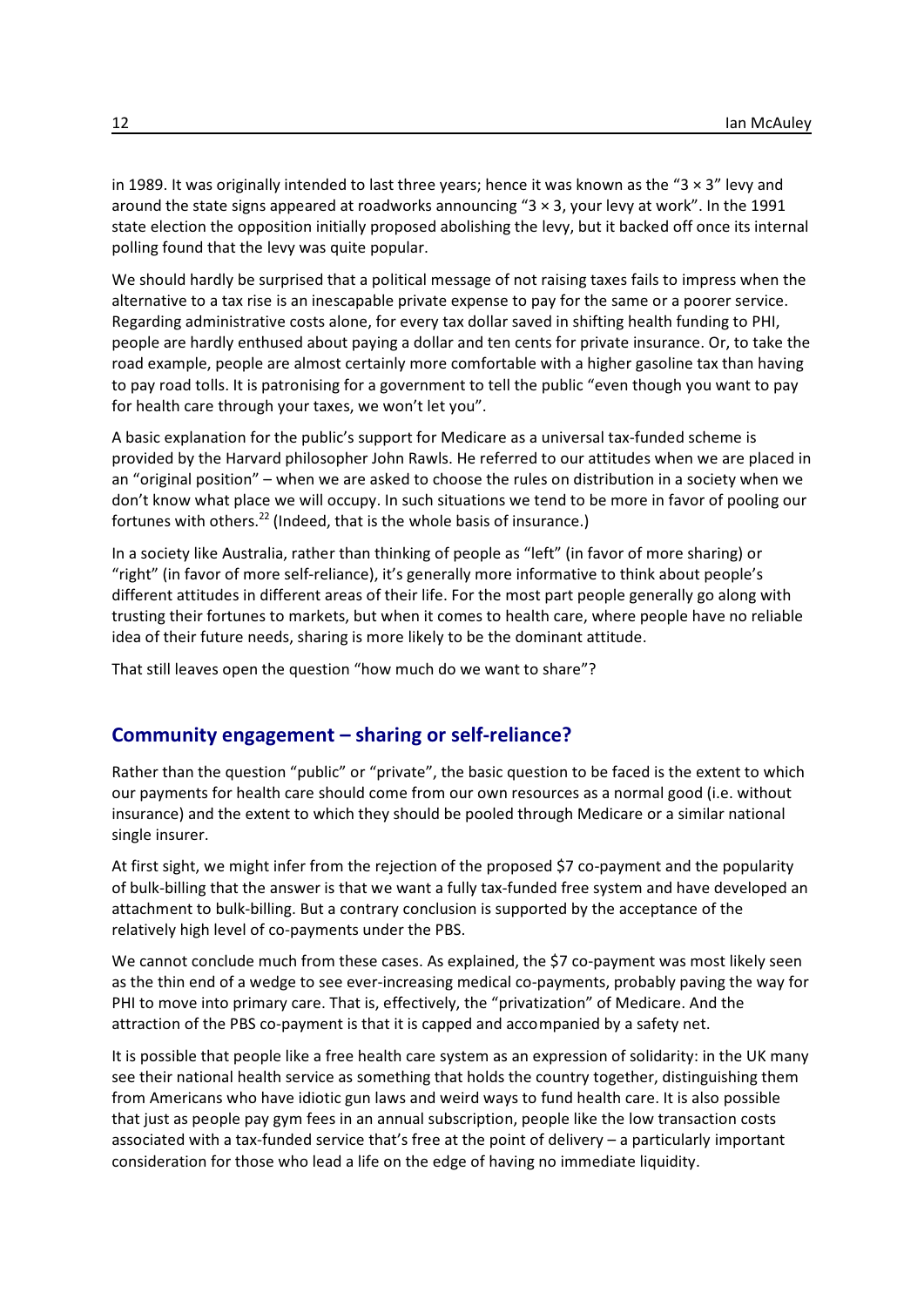If the public seek a system that's free at the point of delivery, there would have to be attention to deal with possible moral hazard of free services, and to make sure that excessively long queuing does not become the rationing mechanism.

On the other hand the public may accept co-payments if they trust the government's intentions. In Norway and Sweden, countries with single national insurers and strong norms of social democracy, there are compulsory co-payments for health services for all but the most needy. But these are countries where people reasonably trust their governments not to hand over their successful publicly-owned insurers to PHI. Similarly in the UK its national health service seems to be embedded – to the extent that conservative politicians campaigned on the spurious basis that leaving the EU would protect the NHS.

Perhaps people would accept a reasonable level of co-payments, provided they do not impede those without means from accessing health care. A system with co-payments would need to be accompanied by a prohibition on the provision of gap insurance, which would remove the advantage of price signals and which would risk bidding up the price faced by those who pay from their own resources.

A system with substantial co-payments would be a break from the assumption that for most health services someone else – a private or public insurer – should pay the bill. That assumption would be replaced by an assumption of self-reliance for manageable expenses.

Most Australians are wealthy. Sixty percent of households have more than \$100 000 in financial assets, and the wealthiest twenty percent of households have more than a million dollars in financial assets. Most people, most of the time, should be able to cover the full cost of their health care without depending on insurance, public or private.



Those who remember the 1987 election can recall that the Liberal

Party proposed a \$250 uninsurable upfront annual co-payment – about \$800 in today's terms – before Medicare picked up the bill.

It was sound policy, consistent with the Liberal Party's platform of self-reliance, but it was poorly explained. Under pressure from health insurers, they dropped the proposal.

It seems that on that occasion, as now, the Liberal Party's attachment to business interests overrode their platform of self-reliance. Once an insurance premium or a tax is paid, one is dependent on some other party to finance one's health care. There is nothing more "self-reliant" about paying for PHI than there is about paying taxation. Or, to put it in more emotive language, there is little difference between dependence on the "nanny state" and the "nanny corporation".

One advantage of a reasonably high co-payment is that most people, in most years, would not be drawing on government services. (Governments would still have a role in price regulation where there is strong market power.) In view of the skewed distribution of health services, there would be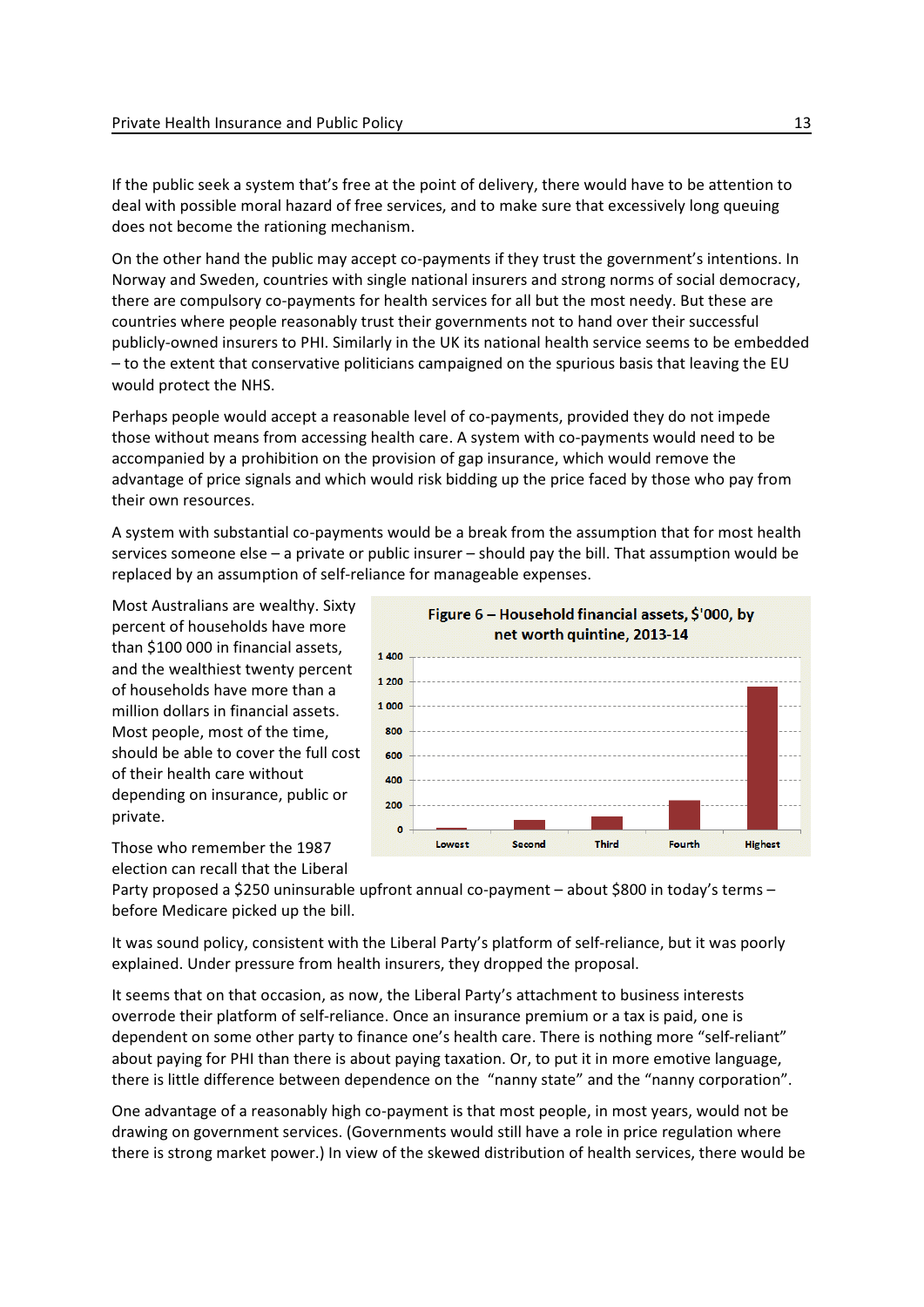only modest savings in public expenditure in the short term, but in ensuring that people are more price-conscious it would make for more informed public opinion.

It would also place more responsibility on those wealthy older people, who, thanks to the generosity of superannuation policies, are well-off, and at present are paying little or no income tax and therefore don't even pay the Medicare Levy. On average households with people in the 55 to 74 age range have half a million dollars or more of financial assets.



The government isn't going to find

out what people want, however, unless it engages in an open process of community consultation, explaining options, using independent and trusted bodies such as the Productivity Commission to analyze costs and benefits, and allowing the process to take time.

# **Conclusion**

There is a pressing need for a thorough consideration of the way we fund health care. The fundamental question isn't about "public" or "private" – delivery of health care will always be predominately through the private sector.

Rather, it should be about the extent we pay from our own pockets and the extent we share the funding of health care through Medicare or a similar tax-funded single insurer.

There is also a need to bring PHI under thorough economic scrutiny, as has been the case for most other industry sectors. A starting point should be to expose the full cost of public support for PHI, including the subsidies built into the MLS arrangements, the transfers from young to old in the "lifetime rating" system, and any government-communicated impressions that those with means have a moral obligation to hold PHI, or that without PHI people will not be covered for health care expenses.

For many reasons – ageing, the availability of new technologies, rising expectations – the cost of health care will almost certainly go on rising in the foreseeable future. That should not be of concern. Even a modest rate of economic growth would still see areas of expenditure other than health care – education, housing, recreation and so on – growing. And it's natural that over time our areas of expenditure change: no one sees our greater expenditure on foreign travel or eating out as "problematic".

Many will make the claim that because of that rising cost we cannot afford a tax-funded insurer, but that is to confuse the meaning of "affordability". Cost-shifting does not make a function more affordable. If, as evidence shows, a single national insurer can fund health care more efficiently than a multiplicity of private insurers, then it is a *more* affordable alternative. That's the most assured way of keeping health care costs under control.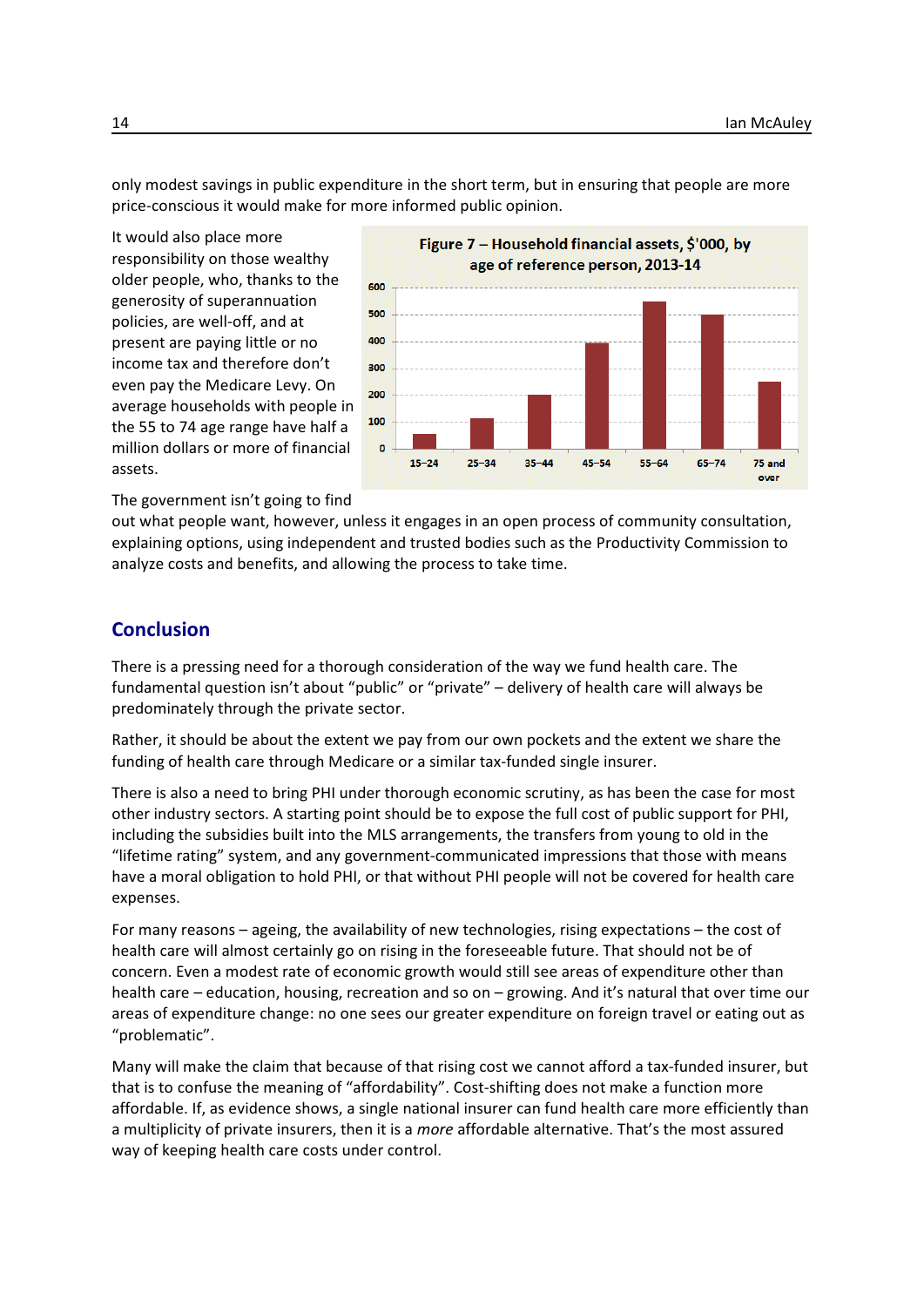# **Endnotes**

- 1. Any opinion, findings, and conclusions or recommendations expressed in this submission are those of the author and do not necessarily reflect the views of the Centre for Policy Development.
- 2. "Report of the Committee of Inquiry into Health Insurance", (The "Nimmo Report"), Commonwealth Government Printer 1969.
- 3. Industry Commission, *Private Health Insurance*, Report #57, February 1997.
- 4. National Health and Hospitals Reform Commission, "A healthier Future for all Australians", Final Report, June 2009.
- 5. Jennifer Doggett, "Out of pocket: rethinking health co-payments", Centre for Policy Development, July 2009.
- 6. Sidney Sax, *A Strife of Interests: Politics and Policies in Australian Health Services*, George Allen & Unwin, 1984.
- 7. Charles E Lindblom, "The science of 'muddling through'", *Public Administration Review*, 19, pp. 79–88, 1959.
- 8. The rebate is adjusted on April 1 each year by the factor (1+CPI)/(1+Average premium increase).
- 9. In November 2014 average full-time adult ordinary time earnings, trend series, were \$1474.50 a week (ABS 6302.0), equivalent to \$77 043 a year (weekly x 52.25).
- 10. In November 2015 average FT adult OT earnings were \$1499.30 a week or \$78 321 a year. Five years of compound growth at 2.75 percent brings this to \$89 596.
- 11. The calculations are available in the submission by Jennifer Doggett and Ian McAuley, to the Department's 2015 consultations on private health insurance. http://www.ianmcauley.com/academic/cpd/phisubmission2015.pdf
- 12. John Meandue and Ian McAuley, "Private Health Insurance: High in cost and low in equity", Centre for Policy Development, 2012.
- 13. ABC RN *Breakfast* "Fed Govt considers 'lifestyle factors' in cost of private health insurance: Sussan Ley".
- 14. In 2012-13, 199 460 Australians paid the surcharge, according to the ATO 2012-13 Taxation Statistics.
- 15. Australian Government, *Reform of the Federation Discussion Paper*, 2015*.*
- 16. Dr Rachel David (CEO of Private Healthcare Australia), "Rebate reduces stress", *Canberra Times*, 13 July 2016.